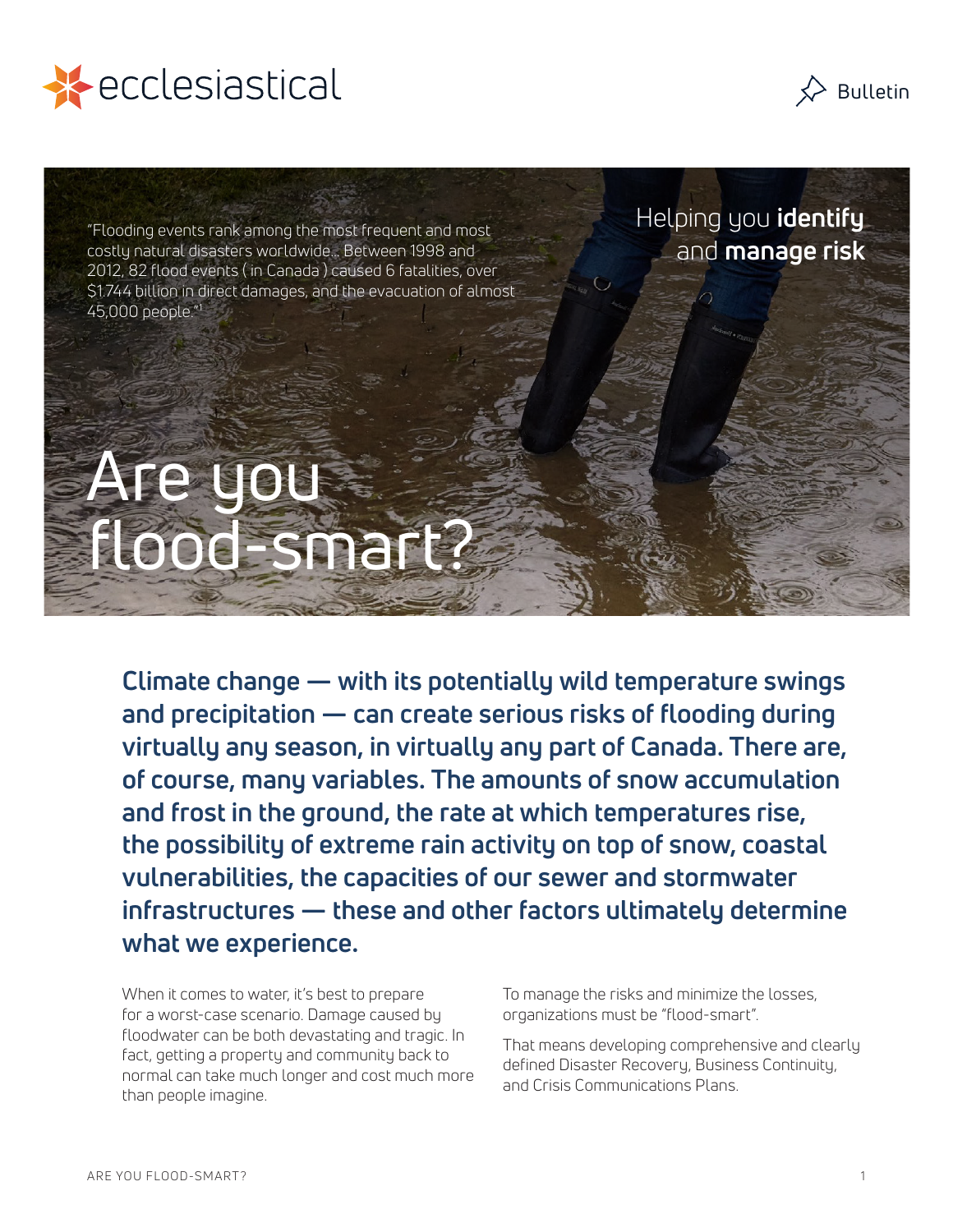## **Proactive, Pre-flood Protocols**

Ecclesiastical's Risk Control specialists advise customers to establish pre-flood protocols, among them:

- **→** Check your insurance coverage building and  $control < 0$  contents  $-$  to confirm that you are covered for flooding and that the values declared have been reviewed and are up to date.
- **→** Prepare a contact tree identify who needs to be contacted, for what reason and when. Ensure that all persons on the contact tree have a copy and know their individual responsibilities.

### **Post-flood Checklist**

Once floodwaters have subsided, there are some practical post-flood steps that will help mitigate further damage :

- **→** Make sure it is safe to enter your property. Watch for hidden dangers in floodwater — sharp objects, raised manhole covers and pollutants.
- **→** Wear waterproof outerwear gloves, boots, and a facemask — when cleaning up after a flood.
- **→** If the electricity supply is not already switched off at the main intake, get a qualified and licensed electrician to do this. Do not touch sources of electricity when standing in floodwater.
- **→** If using a pump or generator to get water out of your premises, position the generator outside. To reduce the risk of structural damage, only pump out when the flood levels outside the property are lower than inside.
- **→** Be prepared to turn off electrical power, as well as gas and water supplies. Mark all appropriate switches.
- **→** Secure structurally unstable building materials.
- **→** Move electronic equipment, important papers and valuables to a safe, "high and dry" location.
- **→** Make sure that data is backed up on a regular basis and that hazardous material is protected and safely stored.
- **→** Shovel any mud away from both sides of a wall, evenly. This also reduces the potential for pressure to build up and possible structural damage.
- **→** If drying the property naturally, keep all doors and windows open as much as possible. If dehumidifiers are used, close windows and doors.
- **→** If you have suffered damage, contact your insurance broker, who will notify your insurer on your behalf.

To manage unusual weather patterns, organizations must be weather-educated and proactive.